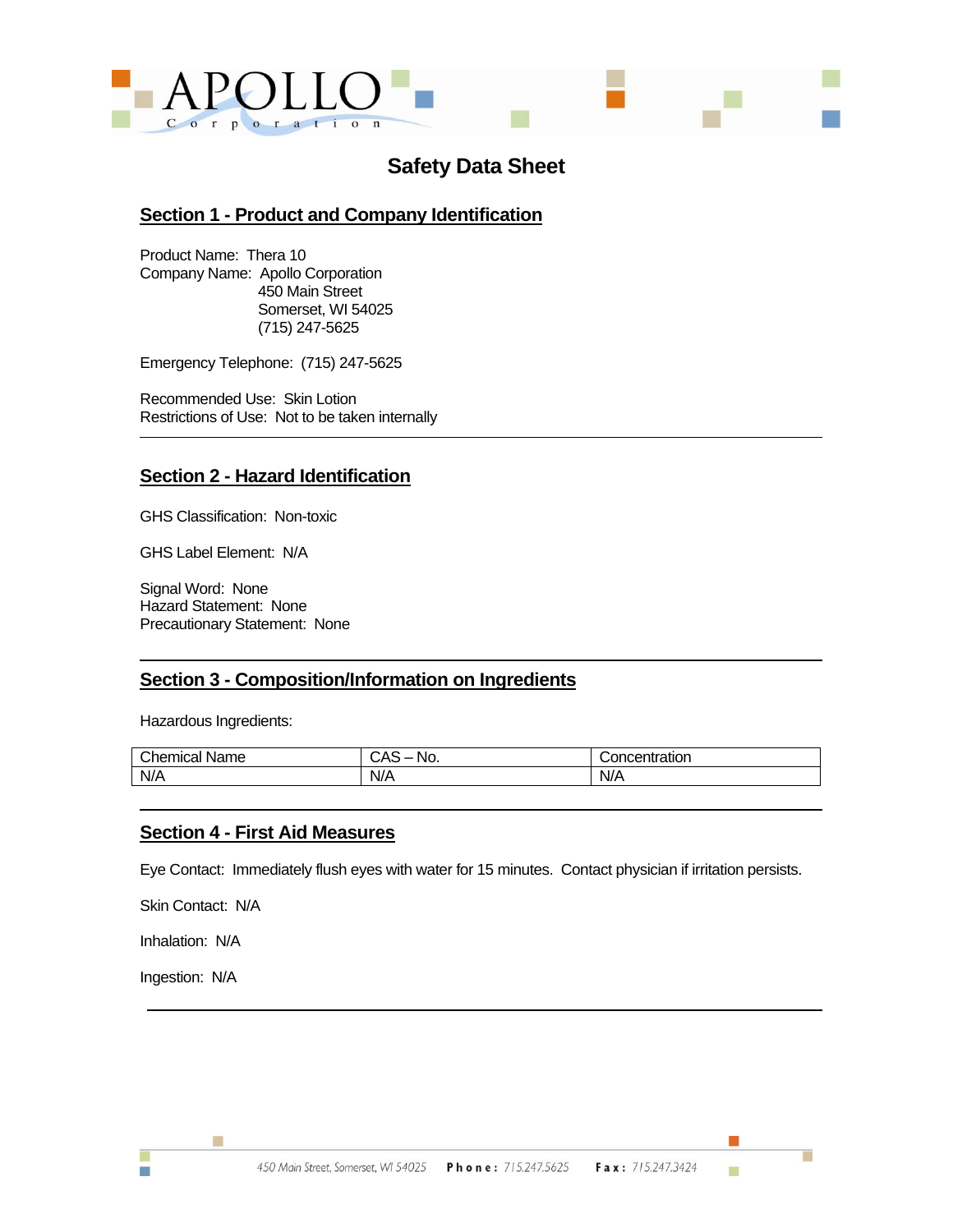



#### **Section 5 - Fire Fighting Methods**

Extinguishing Media: Water, Dry Chem, CO<sub>2</sub>

Fire Fighting Equipment: No special fire equipment

Chemical Hazards from Fire: None

### **Section 6 - Accidental Release Measures**

Personal Protective Equipment: Safety glasses, impermeable gloves

Methods and Materials for Clean Up: Shovel spilled product into waste container, wash area thoroughly with cleaner to prevent further slipping. Discarded product is not a hazardous waste under RCRA 40 CFR 261

#### **Section 7 - Handling and Storage**

Storage: Product can be stored indoors, and outdoors. Product does not require heat or refrigeration. Product should not be stored by fire or open flames.

Other Precautions: None

#### **Section 8 - Exposure Controls/Personal Protection**

| <br>Indredient | DE)<br>$\mathbf{A}$<br>$\cdot$<br>-- | Δ1  |
|----------------|--------------------------------------|-----|
| N/A            | N/A                                  | N/A |

Personal Protective Equipment: None

#### **Section 9 - Physical and Chemical Properties**

| Appearance:           | White, glossy, | Odor:        | Light, Fresh       | pH:            | $3.0 - 5.0$ |
|-----------------------|----------------|--------------|--------------------|----------------|-------------|
|                       | viscous        |              |                    |                |             |
| <b>Specific</b>       | 0.99           | Flammability | N/A                | Evaporation    | Slower      |
| Gravity:              |                | Limits:      |                    | Rate:          |             |
| <b>Boiling Point:</b> | 212F           | Flash Point: | N/A                | Vapor Density: | Heavier     |
| Vapor                 | 17 mmHg        | Water        | <b>Dispersible</b> | Volatiles:     | <b>ND</b>   |
| Pressure:             |                | Solubility:  |                    |                |             |

#### **Section 10 - Stability and Reactivity**

Incompatibility: None known

Hazardous Polymerization: Will not occur

Stability: Stable

m.

Ħ

m